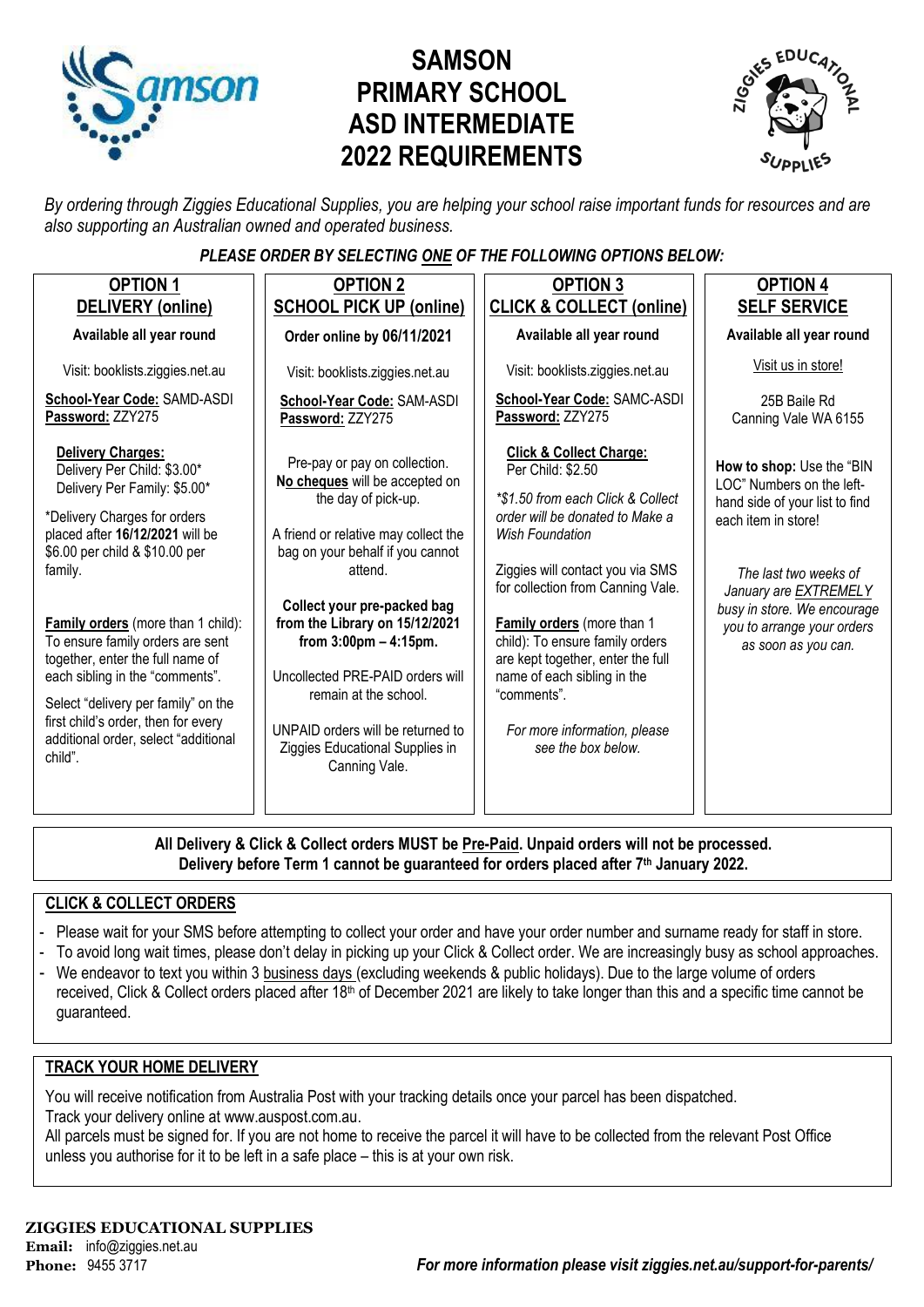

### **MISSING ITEMS**

Please ensure that you open your parcel and check your order as soon as you receive it. If you have any items missing from your pack that are not listed as being on back order, PLEASE NOTIFY US WITHIN 14 DAYS OF RECEIVING your order by emailing info@ziggies.net.au.

*Any claims made after this date will not be accepted.*

### **REFUNDS**

- Refunds will be granted for textbooks/workbooks on your Requirements List that are in **PERFECT** condition up to the **14th February 2022** or **14 days from date of purchase** (whichever is the latter). PERFECT condition = still wrapped in packaging, no name written on, no bent corners, no book covering.
- **NO REFUNDS WILL BE GIVEN FOR DIGITAL PRODUCTS.**
- Ziggies will gladly refund or exchange any items deemed faulty from the manufacturer.
- **NO REFUNDS WILL BE ISSUED FOR ITEMS MARKED WITH A #, THESE ITEMS ARE FIRM SALE.**

**Please note: A refund or exchange cannot be given if the receipt is not presented.**

| <b>Store Trading Hours:</b>                                                                                                                                                                                                                                                        |                                                                                                                                                                                                        | <b>Store locations:</b>                                                                                                                                                                                                                                                   |  |  |
|------------------------------------------------------------------------------------------------------------------------------------------------------------------------------------------------------------------------------------------------------------------------------------|--------------------------------------------------------------------------------------------------------------------------------------------------------------------------------------------------------|---------------------------------------------------------------------------------------------------------------------------------------------------------------------------------------------------------------------------------------------------------------------------|--|--|
| Mon – Fri                                                                                                                                                                                                                                                                          | $9:00$ am $-5:00$ pm                                                                                                                                                                                   | 25B Baile Rd<br>$\bullet$<br>Canning Vale WA 6155                                                                                                                                                                                                                         |  |  |
| Saturday                                                                                                                                                                                                                                                                           | $9:00$ am $-1:00$ pm                                                                                                                                                                                   |                                                                                                                                                                                                                                                                           |  |  |
| <b>Extended hours:</b><br>Sat 8 <sup>th</sup> Jan<br>Sat 15 <sup>th</sup> Jan<br>Sat 22 <sup>nd</sup> Jan<br>Thurs 27 <sup>th</sup> Jan<br>Fri 28 <sup>th</sup> Jan<br>Sat 29 <sup>th</sup> Jan<br>Sun 30 <sup>th</sup> Jan<br>Mon 31 <sup>st</sup> Jan<br>Sat 5 <sup>th</sup> Feb | $9:00$ am $-3:00$ pm<br>$9:00$ am $-3:00$ pm<br>$9:00$ am $-5:00$ pm<br>$8:00am - 6:00pm$<br>$8:00am - 6:00pm$<br>$9:00$ am $-5:00$ pm<br>$11:00am - 4:00pm$<br>$8:00am - 6:00pm$<br>$9:00am - 3:00pm$ | <b>Parking:</b> Please be aware that there is limited parking in the<br>last two weeks of January. Please be respectful of<br>neighbouring businesses.<br>To avoid parking issues, we strongly encourage you to visit<br>our store earlier or select the delivery option. |  |  |
| * Christmas Eve (24th Dec) 9:00am-3:00pm<br>* Closed all public holidays (i.e. Christmas Day,                                                                                                                                                                                      | Boxing Day, New Year's Day, Australia Day etc.)                                                                                                                                                        |                                                                                                                                                                                                                                                                           |  |  |

### **Covid-19**

Due to the current situation with Covid-19, we will be monitoring and restricting (if necessary) the number of customers in store for the safety of our customers and staff. If you are visiting our stores in the last 2 weeks of January, please be aware that you may need to wait in line to enter our stores for self-service, so please limit the number of family members you bring with you. We highly recommend that you visit before this time. All customers will be required to sign in using the Safe WA App or the manual register.

### **Plastic Bags**

We encourage you to bring re-usable bags into store if doing self-service. Re-usable plastic and fabric bags will be available to purchase if required.

#### **Parents to Supply**

1x Homework Satchel (Available from the P&C Uniform Shop) 1x Art Shirt 4x Boxes of Tissues (200's) 1x Library Bag 1x pack of Anti-bacterial wipes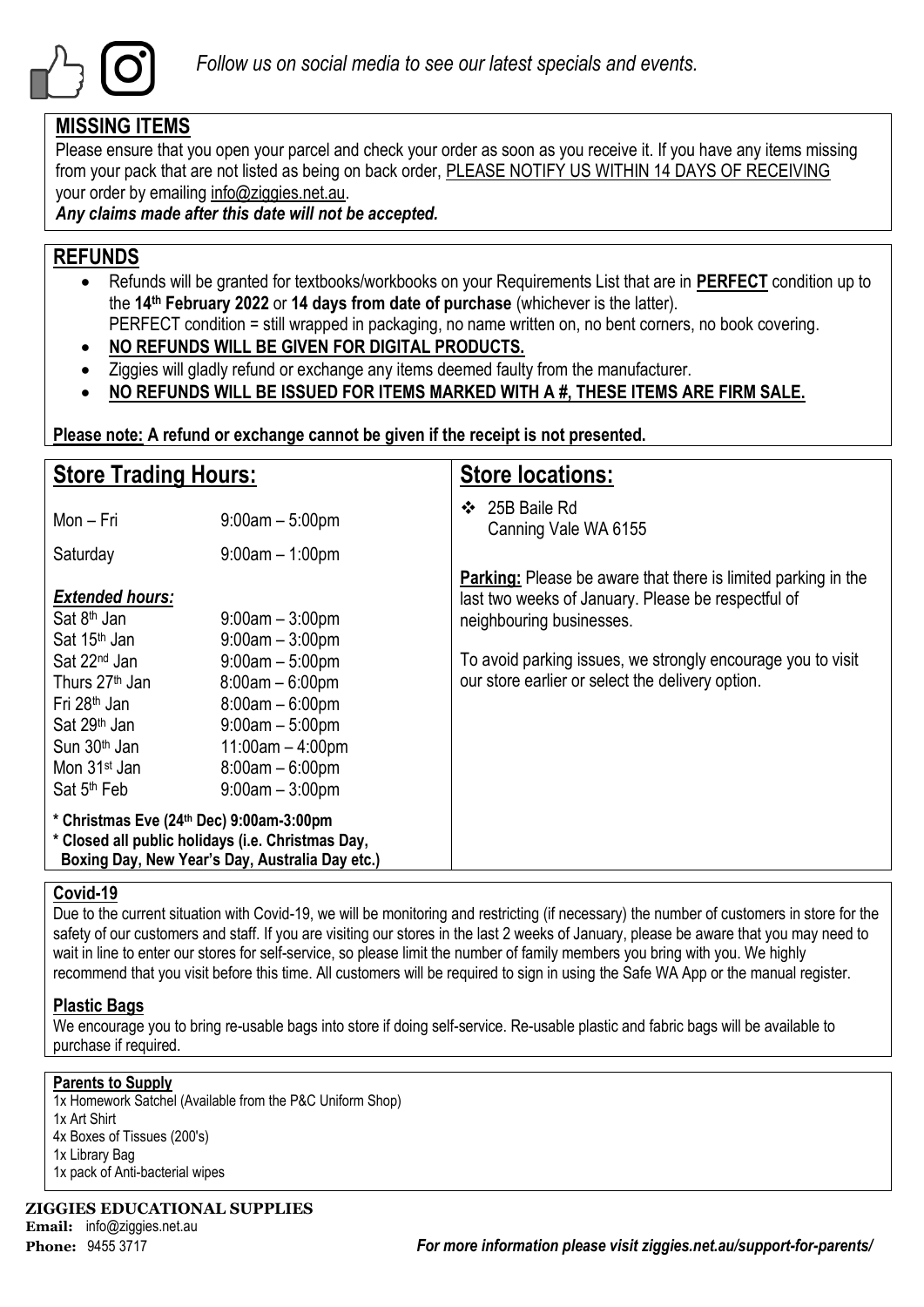## **SAMSON PRIMARY SCHOOL ASD INTERMEDIATE 2022**

**Student Name:** \_\_\_\_\_\_\_\_\_\_\_\_\_\_\_\_\_\_\_\_\_\_\_\_\_\_\_ **Parent Name: \_\_\_\_\_\_\_\_\_\_\_\_\_\_\_\_\_\_\_\_\_\_\_\_\_\_\_\_\_\_\_\_\_\_\_\_\_\_\_**

**Parent Contact #:**  $\qquad \qquad$  **Email Contact:**  $\qquad \qquad$ 

|                | PLEASE TICK THE ITEMS YOU WISH TO PURCHASE                                              |  |                |                     |              |
|----------------|-----------------------------------------------------------------------------------------|--|----------------|---------------------|--------------|
| <b>BIN LOC</b> | <b>ITEM</b>                                                                             |  |                | <b>QTY PRICE EA</b> | <b>TOTAL</b> |
|                | PERSONAL ITEMS FOR STUDENT USE                                                          |  |                |                     |              |
| 0004*          | Art Folio A2 Kraft 125gsm (supplied in bulk to school)                                  |  | 1              | \$1.95              | \$1.95       |
| 0034           | Binder A4 2D 38mm Insert Black                                                          |  | 3              | \$5.85              | \$17.55      |
| 0098           | Clipfolder A4 PE Black                                                                  |  | $\mathbf{1}$   | \$4.15              | \$4.15       |
| 0117           | # Crayons Staedtler Noris Club Twister 12                                               |  | 1              | \$5.95              | \$5.95       |
| 0164           | Dividers A4 Plastic 10 Tab                                                              |  | 1              | \$2.45              | \$2.45       |
| 0169           | Document Wallet A4 With Button Blue                                                     |  | 3              | \$1.35              | \$4.05       |
| 0170           | Document Wallet A4 With Button Clear                                                    |  | $\overline{2}$ | \$1.35              | \$2.70       |
| 0196           | Eraser Large Vinyl                                                                      |  | 3              | \$0.55              | \$1.65       |
| 0250           | # Glue Stick Artline 40g Purple                                                         |  | $\overline{2}$ | \$2.65              | \$5.30       |
| 0277*          | # Headphones Multimedia Verbatim With Volume Control                                    |  | 1              | \$13.15             | \$13.15      |
| 0281           | # Highlighter Maped Assorted Colours in Wallet 4                                        |  | $\mathbf{1}$   | \$4.05              | \$4.05       |
| 0319           | # Marker Connector Pens Faber 12                                                        |  | 1              | \$6.40              | \$6.40       |
| 0329           | # Marker Project Faber 12                                                               |  | $\mathbf{1}$   | \$3.10              | \$3.10       |
| 0356*          | # Marker Whiteboard Thin Artline Supreme Black                                          |  | 1              | \$2.20              | \$2.20       |
| 0417           | Pencil Case Tartan Large 340x170mm                                                      |  | 1              | \$3.25              | \$3.25       |
| 0429           | Pencil Coloured Crayola Twistables 12                                                   |  | 1              | \$6.90              | \$6.90       |
| 0431           | Pencil Coloured Faber Grip Triangular 10 & Sharpener                                    |  |                | \$6.55              | \$6.55       |
| 0444           | Pencil Goldfaber Deluxe 2B                                                              |  |                | \$0.60              | \$3.60       |
| 0470           | Pencil Sharpener Single Hole Maped Shaker                                               |  |                | \$1.00              | \$1.00       |
| 0479           | Pencil Triangular Faber Standard HB                                                     |  | 1              | \$0.85              | \$0.85       |
| 0506           | Ruler Wooden 30cm (No inches)                                                           |  | $\sqrt{2}$     | \$0.80              | \$1.60       |
| 0510           | Scissors Maped School 170mm                                                             |  |                | \$2.25              | \$2.25       |
|                | If your child is left handed, please select the scissors below                          |  |                |                     |              |
| 0517           | Scissors Celco 165mm Left Handed Green Handle                                           |  | 0              | \$2.25              | \$0.00       |
| 0525           | Scrap Book Megasaurus 335x240mm 64 Page                                                 |  | 1              | \$2.10              | \$2.10       |
| 0545           | Tack Blu Bostik 75g                                                                     |  | 2              | \$3.55              | \$7.10       |
| 1085*          | Laminating Pouch A4 75mic Pack 100                                                      |  | 1              | \$11.95             | \$11.95      |
| $1216*$        | Photocopy Paper Reflex A4 80gsm White (supplied in bulk to school)                      |  | 1              | \$6.95              | \$6.95       |
| $\overline{C}$ | Samson PS Maths and Literacy Books                                                      |  | 1              | \$65.00             | \$65.00      |
|                | <b>SUBTOTAL</b>                                                                         |  |                |                     | \$193.75     |
|                | PLEASE TICK IF ALL OF THE ITEMS ABOVE TO BE PURCHASED<br><b>VOLUNTARY CONTRIBUTIONS</b> |  |                |                     |              |
| $\mathsf C$    | Samson Primary Contribution Per Child                                                   |  | 1              | \$60.00             | \$60.00      |
| C              | Samson Primary P&C Contribution (Per Family)                                            |  | 1              | \$50.00             | \$50.00      |

#### **PARENTS TO SUPPLY GRAND TOTAL: \$**

1x Homework Satchel (Available from the P&C Uniform Shop)

1x Art Shirt

4x Boxes of Tissues (200's)

1x Library Bag

1x pack of Anti-bacterial wipes

**PLEASE LABEL ALL ITEMS WITH YOUR CHILD'S NAME AND SEND THE WHOLE ORDER TO SCHOOL**

*PLEASE TURN OVER FOR PAYMENT DETAILS*